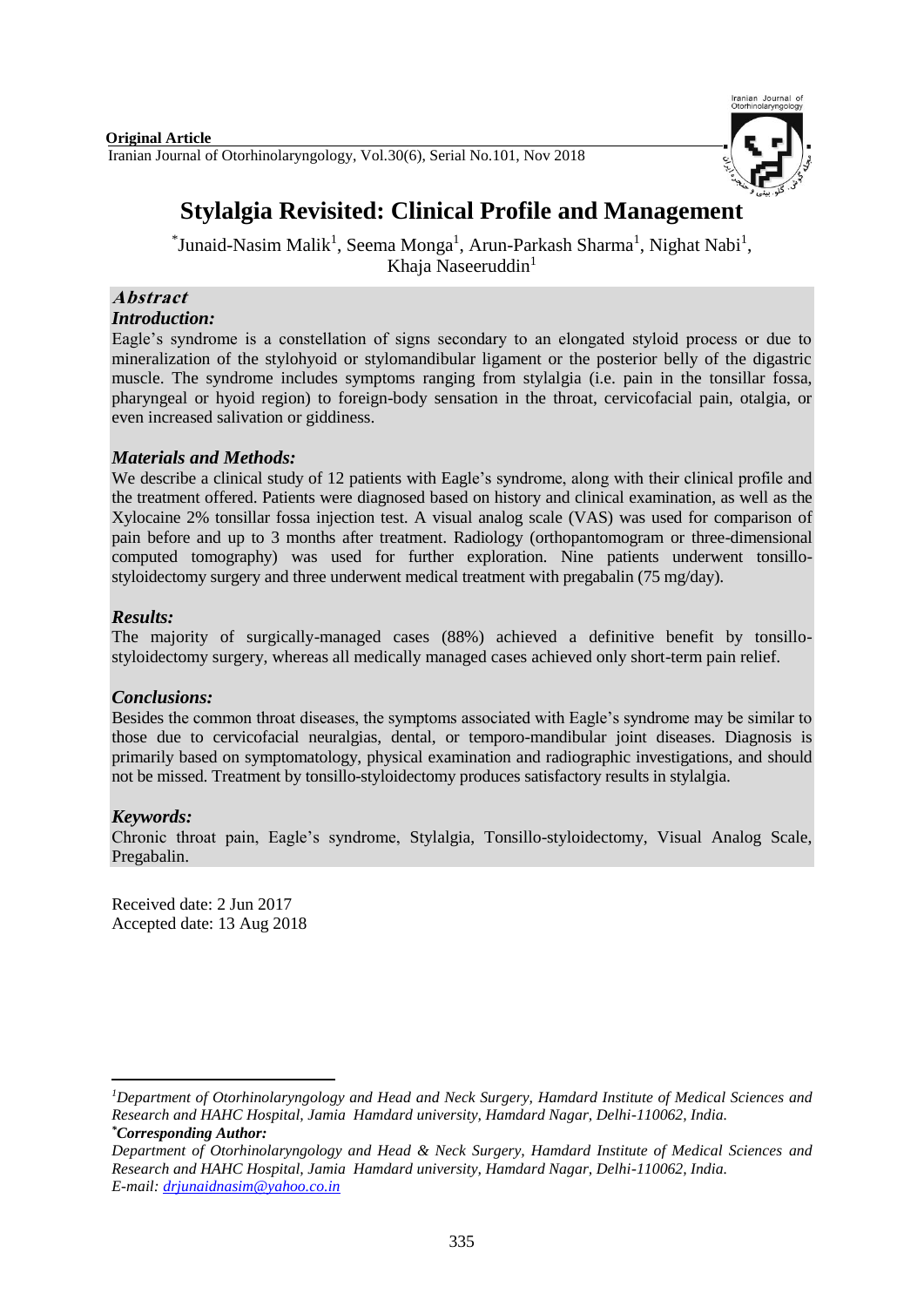#### *Introduction*

The styloid process is a cylindrical, spikey bony-cartilaginous structure arising from the inferior part of the petrous temporal bone. The normal length of the styloid process is 20–30 mm. Eagle's syndrome is described as the symptomatic lengthening of the styloid process or mineralization (ossification or calcification) of the stylohyoid ligament complex. Various sources suggest the possibility that Eagle's syndrome was identified as early as the  $17<sup>th</sup>$ century. However, the syndrome was named after Watt W. Eagle who described stylalgia in 1937 (1). The syndrome is also known as Long Styloid Process Syndrome or Styloid Process Neuralgia. The main symptoms of stylalgia are due to the anomalous length of the styloid process or the mineralization of the styloid ligament, or because of calcification of the digastric muscle. Patients may present with pharyngeal pain, and an irritating sensation in the throat and ear ache. There may also be cervicofacial pain radiation, usually a dull aching type. Head rotation as well as yawning or lingual movements may be painful.

It seems that diagnosis of the condition is liable to be missed because the number of cases in the population remain underestimated. This is due to the varied and non-specific characteristics of symptoms and the patient's search for treatment within various specialties such as otolaryngology, neurology, dentistry, and psychiatry. In this study, we intend to describe various clinical and radiological profiles of patients with Eagle's syndrome and evaluate the results after treatment.

#### *Materials and Methods*

This was an institution-based study in which all patients diagnosed with Eagle's syndrome in our hospital during the 3-year duration from January 2013 to December 2015 were included. The follow-up period of these patients was a minimum of 3 months after treatment.

The diagnosis of Eagle's syndrome was made by a history of a chief complaint of intractable throat pain, either dull aching or a pricking sensation in the tonsillar region, which often radiated to the side of the neck, along with a tender feeling on palpation of the prominent styloid process in the tonsillar fossa. Coexistent gastro-laryngopharyngeal reflux (GLPR)/ gastroesophageal reflux disease (GERD) was treated to rule it out as the cause of chronic throat pain.

Pain assessment was performed using a visual analog scale (VAS), a numerical-pictograph objective tool often employed for the measurement of pain severity. Patients were asked to indicate the severity of the pain felt according to a scale ranging from **0** (meaning no pain) to 10 (meaning severe intolerable pain); all patients had a VAS score between 7 and 9 at presentation. The lengthened styloid process was confirmed on radiology by a mouth-open Towne's view X-ray or an orthopantomogram (OPG) (Fig.1).



**Fig1:** Multiple X-ray views showing elongated styloid process.

Additionally, computed tomography (CT) scans with three-dimensional (3D) reconstruction were performed (Fig.2).



**Fig 2:** Various CT scan sections and with 3D reconstruction showing bilaterally elongated styloid processes.

A diagnosis of Eagle's syndrome was further confirmed by the Xylocaine injection test, in which 2 ml of 2% Xylocaine was infiltrated into the tonsillar bed on the affected side with the palpable styloid process in a method similar to the one advocated by Singhania et al. (2). The patient was then asked to assess the pain level on the VAS again 10 minutes after the Xylocaine injection, and this was compared with the pre-injection pain level. Relief in pain intensity by more than one-third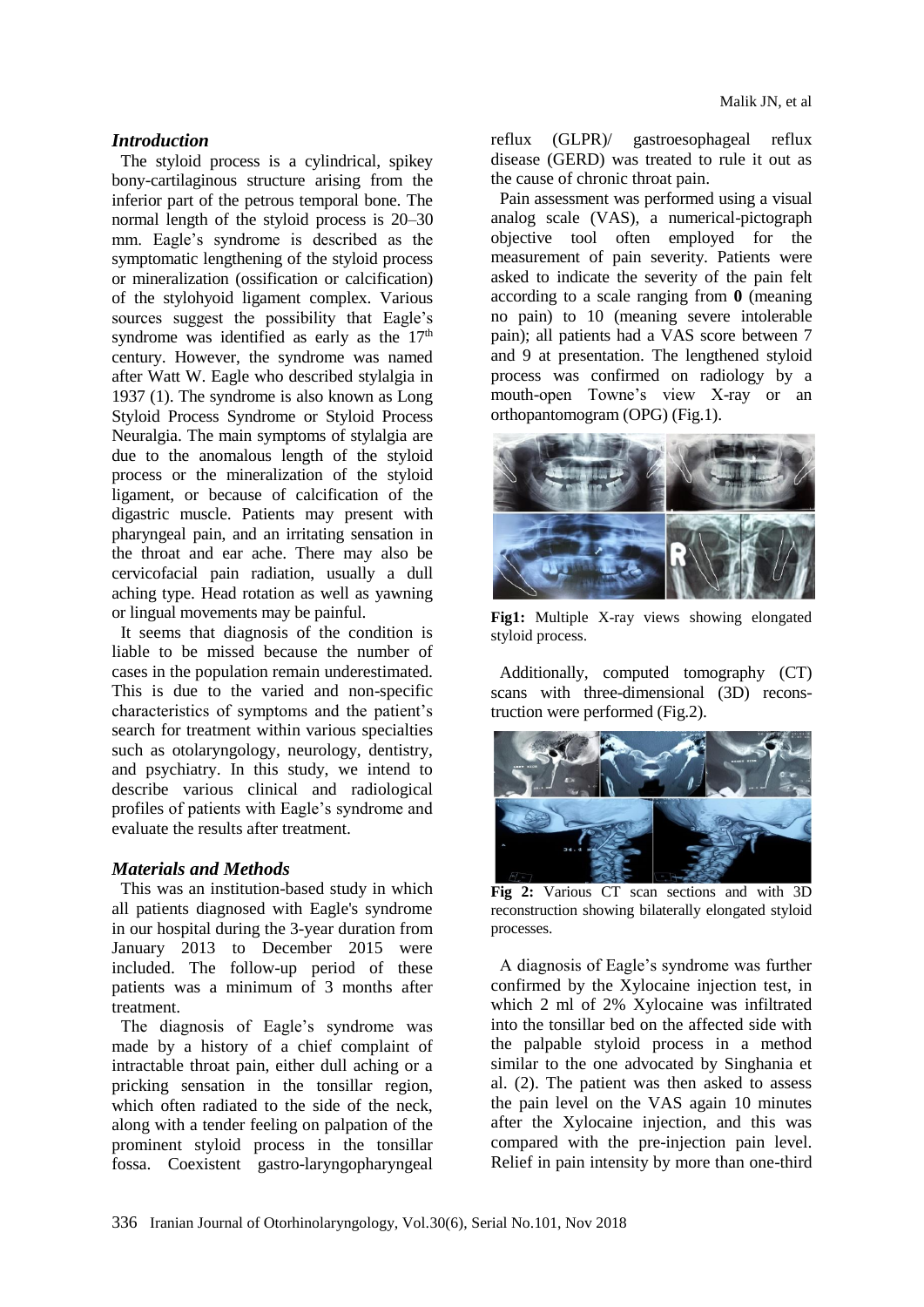#### Stylalgia Revisited

of the original pain levels after injection was taken as confirmation of stylalgia.

Nine out of the 12 cases were treated surgically by intraoral styloidectomy (Fig.3).



**Fig 3:** Intra-operative picture showing the elongated styloid processes during styloidectomy operation.

These patients were followed up 1 week after discharge for a routine checkup and to rule out any developing complications. All patients were routinely followed up until 3 months, and at every visit the level of pain on the VAS was noted. The remaining three patients could not be operated on due to patient factors (elderly age [one patient], unfit for general anesthesia [one patient], and choice of non-surgical treatment [one patient]). These patients were managed conservatively with medical treatment (pregabalin, 75 mg/day) and showed pain relief by more than two-thirds on the VAS scale. At 3 months follow-up, a decrease in pain severity by more than two-thirds of the pre-operative score was considered successful treatment.

#### *Results*

Out of a total of 12 patients, nine were female and three were male (female:male ratio, 3:1). The mean age of patients was 46 years, with the youngest patient presenting at 28 years and oldest at 80 years of age (Table.1).

**Table 1:** Clinical presentation of cases

| Age (years)                  | <b>Male</b>        | Female |
|------------------------------|--------------------|--------|
| $21 - 30$                    | 0                  |        |
| $31 - 40$                    | $\overline{c}$     | 3      |
| $41 - 50$                    | 1                  | 4      |
| $51 - 60$                    | 0                  |        |
| >60                          |                    |        |
| Symptoms                     | $No.$ $(\%)$ cases |        |
| Chronic throat pain          | 10 (83.3%)         |        |
| Odynophagia                  | $8(66.6\%)$        |        |
| Foreign-body sensation       | 4(33.3%)           |        |
| Cervicofacial pain radiation | 4 (33.3%)          |        |
| Referred Otalgia             | $2(16.6\%)$        |        |
| Stylocarotid symptoms        | None               |        |

The duration of symptoms was less than 1 year in six cases, 1–3 years in four cases, and more than 3 years in two cases. Most (10/12) of the symptomatic cases were unilateral, while two were bilateral. Bilateral radiological elongation was seen in nine cases and unilateral elongation was seen in three out of the 12 cases. Radiologically, the longest styloid measured was 4.6 cm in length, while the shortest was 2.8 cm.

Medial angulation in reference to a theoretical vertical midline on OPG or CT scan was observed in seven patients and anterior elongation was observed in three patients (Fig 2). Ten patients presented with chronic throat pain; eight had aggravation on swallowing; four had foreign-body sensation; six had referred pain, of which four had pain referred to the same side of the neck and two had referred earache. None of the patients presented with stylocarotid syndrome symptoms such as dizziness, vascular compression or headache (Table.1).

Coexistent GERD/GLPR was seen in seven patients. During the 3 months of follow-up, four patients had complete pain relief, three by styloidectomy and one patient by pregabalin (VAS score,1). Seven patients achieved satisfactory (i.e. more than two-thirds) pain reduction, five patients by styloidectomy and two by medication (VAS score, 2–4). One patient treated by styloidectomy had no pain relief and continued with a VAS score of 8.

After the end of 3 months follow-up, two out of a total of three patients treated medically had a recurrence of pain symptoms (VAS, 6–7) on discontinuing the treatment. The results were collected, tabulated, and analyzed as shown in (Table.2).

**Table 2:** Post-treatment outcomes

| <b>Follow-up</b>                    | No. cases<br>treated<br>surgically | No. cases<br>treated<br>medically |
|-------------------------------------|------------------------------------|-----------------------------------|
| Symptom-free (cured) at 2<br>weeks  | 4/9                                | 2/3                               |
| Symptom-free (cured) at 1<br>month  | 7/9                                | 3/3                               |
| Symptom-free (cured) at 2<br>months | 8/9                                | 3/3                               |
| Symptom-free (cured) at 3<br>months | 8/9                                | 3/3                               |
|                                     |                                    |                                   |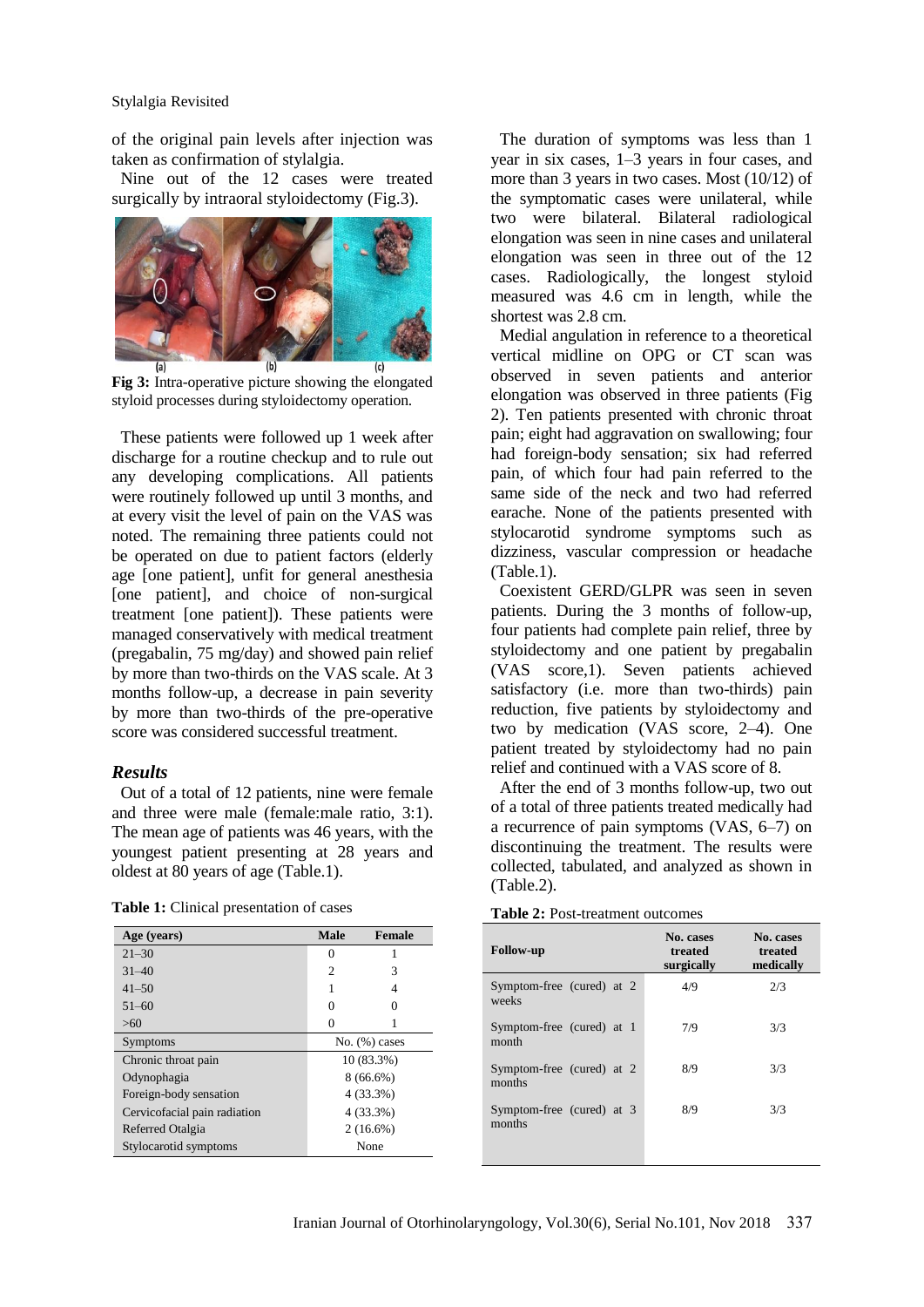### *Discussion*

Eagle first defined stylalgia as associated with a lengthened styloid process or due to mineralization of the stylohyoid ligament complex (1). It was later reported in various studies that patients with a long styloid process and those with misdirected angulation presented with maximum symptoms (3,4).

Eagle assessed the incidence of an elongated styloid process in the overall population to be 4%, of whom only 4% were symptomatic (5). Similarly, Bozkir et al. reported a frequency of 4%, while Kaufman et al. estimated elongated styloid process in 28% of patients in their clinical studies (6,7). However, radiological studies give different results. Correl et al. reported the incidence to be 18.2% by examining radiographs (1,711 panoramic views), 93% of which revealed bilateral elongation. However, only a minority of patients (eight out of 1,771) presented with symptoms of stylalgia, which were mostly unilateral (8). Similarly, in 2005, Rizzati-Barbosa et al. also studied a total of 2,252 panoramic radiographs and found a frequency of 20% (9). In 1948, Eagle stated that the styloid process was approximately 2.5 cm in length and that any styloid more than 2.5 cm long should be considered as elongated; by this definition, elongated styloid was observed in 4% of cases examined (1). In contrast, Kaufman et al. reported the average length of the styloid process as 2–3 cm in accordance with various other studies (7). If the styloid process exceeds 3 cm on X-ray, it is considered to be elongated (10), and reviews of the literature and radiological studies support that the length of the styloid process should not be greater than 25 mm and the upper limit should be taken as 3 cm in general (11,12). In our study the average length of the right styloid process was 3.8 cm, and 3.5 cm on the left side.

Although styloid process elongation is seen bilaterally in most cases, patients are usually symptomatic unilaterally for stylalgia despite the presence of bilateral elongation (13,14). The condition is generally noted as being more common, especially symptomatically, in females than in males (4,10,11,15). Styloid process elongation commonly occurs above the age of 30 years (16), and some studies suggest it to be more frequent among the elderly due to calcification of the ligaments and processes, possibly due to reactive hyperplasia/metaplasia or anatomical variance (17). In our study, the male-to-female ratio was 1:3 and the mean age of presentation was 46 years. An elongated or misdirected styloid process or a calcified stylohyoid ligament can point into the tonsillar fossa and impinge upon vital structures in the neck and pharynx, leading to various neurological or vascular symptoms (1). Chronic throat pain and aggravation of symptoms on swallowing were the two main symptoms in the present study. This is in accordance with various previous studies (4,18,19). Although there can be a wide spectrum of symptoms, the most common is chronic throat pain. Eagle described two types of syndrome complexes (1). The first is the classical type, which presents as throat pain, referred otalgia, and foreign-body sensation in the throat. Eagle associated these symptoms with scar tissue formation around the tip of the styloid process soon after tonsillectomy. The second type, stylocarotid or carotid artery type, presents as carotidynia, headaches, facial pain, and dizziness. This vascular form of the syndrome is not related to tonsillectomy and is attributed to impingement of the carotid artery and its sympathetic plexus, extracranially by the styloid process, with aggravation of symptoms upon head turning.

The syndrome is diagnosed clinically by digital palpation of the tonsillar fossa whereby a sharp pointed hard structure is felt, which on pressing aggravates the pain. Furthermore, stylalgia can be confirmed clinically by the Xylocaine injection test, in which 2% Xylocaine is injected into the tonsillar bed, after which the patient has a significant decrease in pain intensity (2). Radiologically, the condition is established by a panoramic radiograph (OPG) or Towne's or AP skull view. To measure the actual length of the styloid process and analyze its course and adjacent anatomical relations, a CT scan with 3D reconstruction can be done (12), although its additional cost limits it widespread use. In our study, 3D CT was done in nine out of 12 patients. In the remaining three patients, this was not possible due to financial constraints.

Depending on the intensity of pain and odynophagia, treatment may vary from a medical to a surgical line of management. For surgical excision, two approaches have been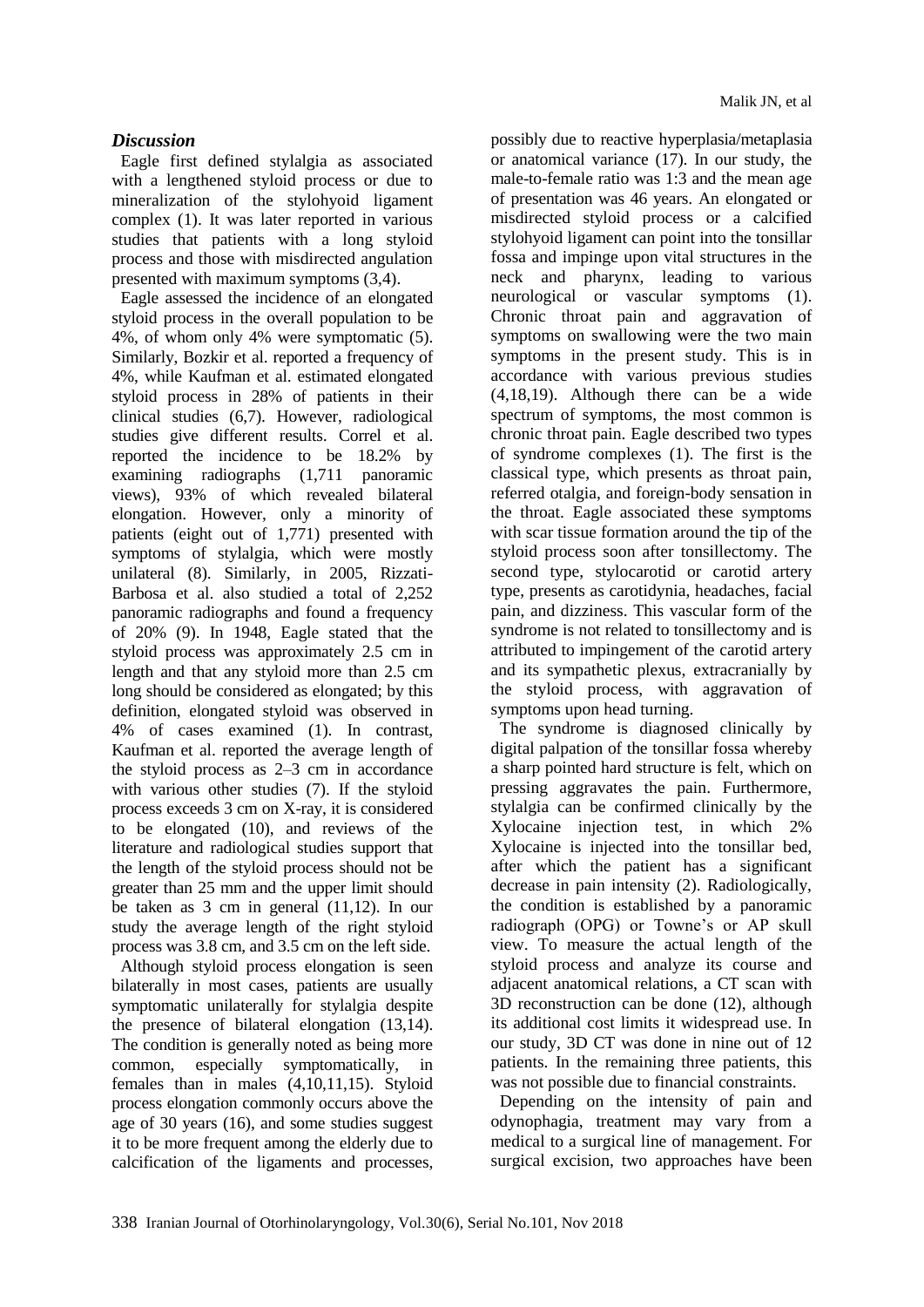used; the extraoral and the intraoral approach, both of which have various modifications and advantages. The extraoral approach is preferred by some authors mainly because of improved visualization and a lower chance of deep neck space infection. The intraoral approach is usually employed by otolaryngologists who are familiar with the technique of tonsillo-styloidectomy. In our study, all eight surgically treated patients were operated on by the intraoral procedure of tonsillo-styloidectomy. Fortunately, none of the operated cases developed any complications owing to meticulous surgical technique and good post-operative care. In 88% of patients, tonsillo-styloidectomy provided excellent relief at 4 weeks postoperatively. These observations are comparable with other studies. For example, Singh et al. reported a 95% success rate, and 96% success was observed by Yavuz et al. Similarly, Yadav et al. (20) reported that of 40 patients operated on, 31 (77.5%) became symptom-free, five (12.5%) had considerable symptomatic improvement, while four (10%) had no relief (4,19,20).Non-surgical treatment includes reassurance, non-steroidal antiinflammatory drugs (NSAIDS), gabapentin, pregabalin, carbamazepine, tianeptine, amitriptyline, physiotherapy, steroid injections, and injections of long-acting local anesthetics and/or stellate ganglion block (12,17). In our study, non-surgical management was by pregabalin 75 mg/day in three patients. Although all three cases responded to medical management and one patient became pain free (cured), two cases had a reappearance of symptoms on stopping the medication. Pregabalin was effective in the management of stylalgia in our study, but only until continuous medication.

Differential diagnoses include various headaches, facial pain and neuralgias, neck pain, ear, nose, and throat diseases, psychosomatic disorders and inflammatory and neoplastic disorders in the head and neck region which need to be ruled out before concluding a diagnosis of Eagle's syndrome in order to deliver the appropriate treatment (11,21).

#### *Conclusion*

Eagle's syndrome is an entity in which the symptoms are related to an elongated styloid process. Diagnosis mainly relies on a history and clinical examination, aided by radiology; however, not all elongated styloid processes seen radiologically cause stylalgia. We advocate styloidectomy as an estimable modality of the treatment in stylalgia, but proper selection of patients for surgery is important for proven cases of chronic throat pain due to Eagle's syndrome so that maximum relief of symptoms is achieved.

#### *References*

**1.** Eagle WW. Elongated styloid process. Arch Otolaryngol. 1948; 47:639-40.

**2**.Singhania A A, Chauhan NV, George A, Rathwala K. Lidocine Infiltration Test: An Useful Test in the Prediction of Results of Styloidectomy for Eagle's Syndrome. Indian J Otolaryngol Head Neck Surg. 2013; 65:20-3.

**3.** Naik SM, Naik SS. Tonsillo-Styloidectomy for Eagle's Syndrome: A Review of 15 cases in KVG Medical College Sullia. Oman Med J. 2011; 26920: 122-6.

**4.** Yavuz H, Caylakli F, Yildiram T, Ozluoglu LN. Angulation of the styloid process in Eagle's syndrome. Eur Arch Otorhinolaryngol. 2008; 265: 1393-6.

**5.** Eagle WW. Elongated styloid process: Symptoms and treatment. AMA Arch Otolaryngol 1958; 67:172–6.

**6.** Bozkir MG, Boga H, Dere F. The evaluation of elongated styloid process in panoramic radiographs in edentulous patients. Turk J Med Sci. 1999; 29:481–5.

**7.** Kaufman SM, Elzay RP, Irish EF. Styloid process variation. Radiologic and clinical study. Arch Otolaryngol 1970; 91:460–3.

**8.** Correll RW, Jensen JL, Taylor JB, Rhyne RR. Mineralization of the stylohyoid-stylomandibular ligament complex: A radiographic incidence study. Oral Surg Oral Med Oral Pathol 1979; 48:286–91.

**9.** Rizzatti-Barbosa CM, Ribeiro MC, Silva-Concilio LR, Di Hipolito O, Ambrosano GM. Is an elongated stylohyoid process prevalent in the elderly? A radiographic study in a Brazilian population. Gerodontology 2005;22:112–15.

**10.** Keur JJ, Campbell JPS, McCarthy JF, Ralph WJ. The clinical significance of the elongated styloid process. Oral Surg 1986; 61: 399–404.

**11.** Montalbetti L, Ferrandi D, Pergami P, Savaldi F. Elongated styloid process and Eagle's syndrome. Cephalgia. 1995; 15: 80–93.

**12.** Murtagh RD, Caracciolo JT, Fernandez G. CT findings associated with Eagle syndrome. Am J Neuroradiol. 2001; 22(7): 1401–2.

**13.** Harma R. Stylalgia: Clinical experience of 52 cases. Acta Otolaryngol.1966; 224:149-55.